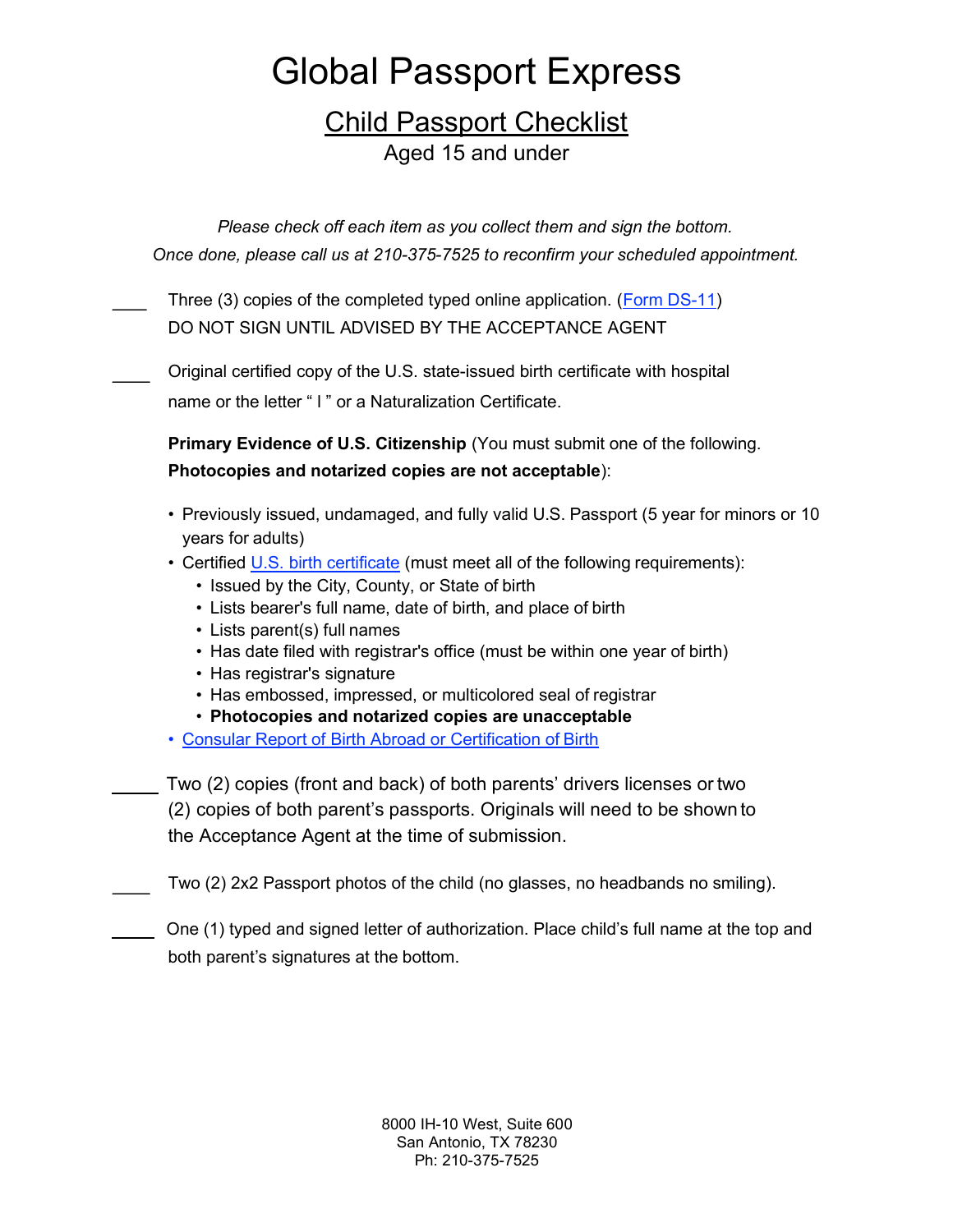# Global Passport Express

## Child Passport Checklist

Aged 15 and under

One (1) document showing proof of departure. Any of the following documents:

- Travel Agent Ticket
- Letter stating information for the private jet
- Cruise line ticket
- Letter stating that you are driving to your destination

You will need two separate payments, one to the U.S. Dept. of State and one to the Acceptance Agent. The name of the Acceptance Agent will be determined on the day of application. Select either Passport Book Only or Passport Book and Card. The Passport Card is not valid for International air travel. The Passport Book is required for international air travel.

Passport Book Only - \$178.32 (Check or money order. Include full name and date of birth in memo line. Make payable to U.S. Dept. of State.) Acceptance Agent - \$35.00 (Check, cash or money order. Name to be determined on date of visit.)

OR

- Passport Book and Card \$193.32 (Check or money order. Include full name and date of birth in memo line. Make payable to U.S. Dept. of State.) (The Passport Card is not valid for International air travel. The Passport Book is required for international air travel you cannot travel with the Passport Card alone.)
- Acceptance Agent \$35.00 (Check, cash or money order. Name

to be determined on date of visit.)